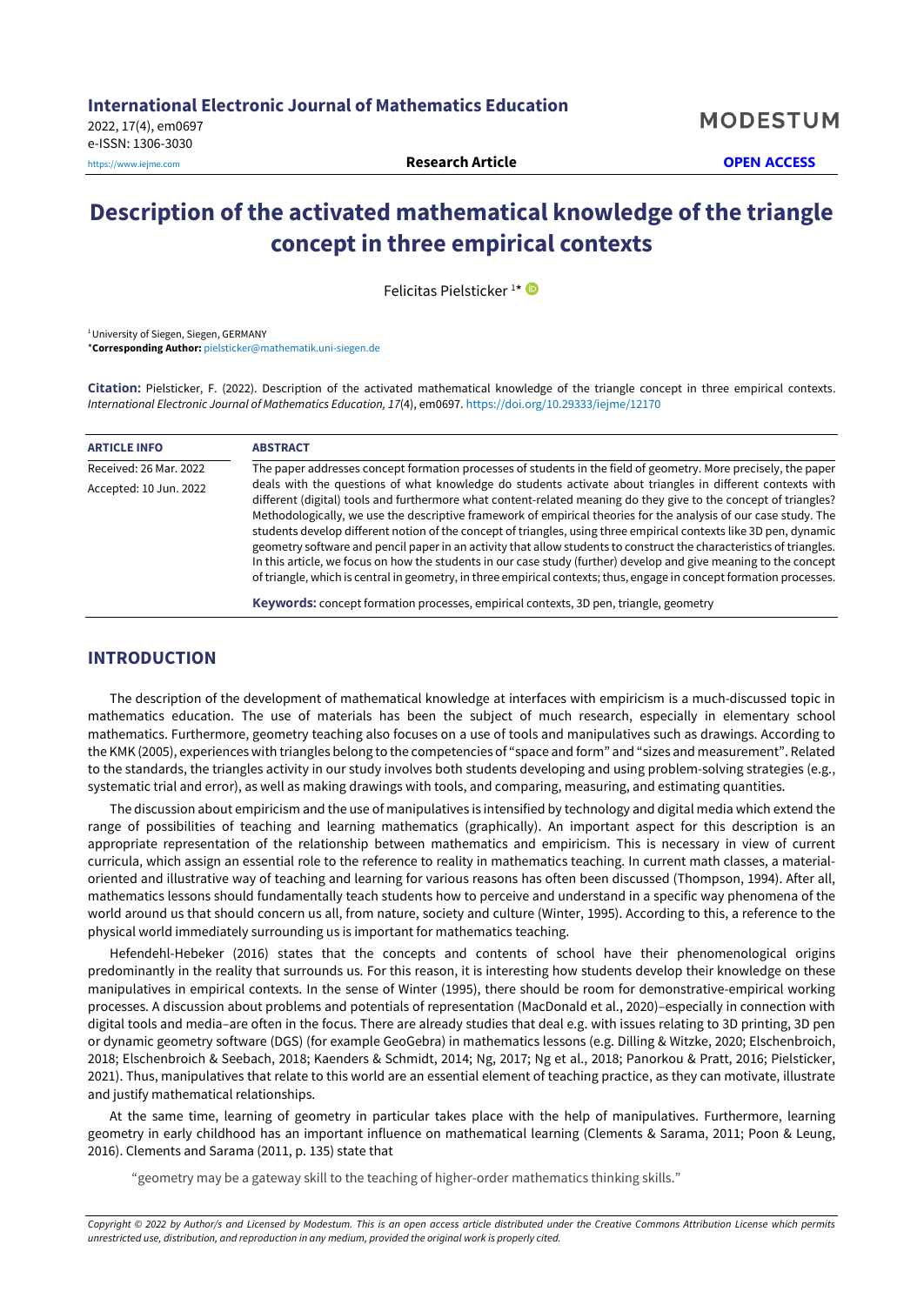Therefore, geometric figures in particular play a crucial role because

"shape is a fundamental construct in cognitive development in and beyond geometry" (Clements et al., 2018, p. 9).

Also, triangles in particular are the most difficult figures for children to understand compared to circles and quadrilaterals (Maier & Benz, 2014; Satlow & Newcombe, 1998). Atthe same time, we find studies such as the recent work of Youkap (2021), which shows difficulties of students in giving characteristics of certain basic geometric figures that are conforming to the theory on these geometric figures. This shows the relevance of investigating how children develop the concept of triangle in the early phase and experience characteristic properties of triangles in activity in order to question previous teaching methods and to highlight advantages of learning geometry.

With this in mind, in this account with case study elements we review developments on the concept triangle of two students in three empirical contexts. We will describe students' knowledge developments using the empirical theories approach. Empirical theories provide a way to describe the development of student knowledge in these contexts. In short, an empirical theory is a theory that–like a scientific theory–describes and explains certain phenomena ofreality. Underthese premises, it seems necessary that mathematics education has viable description possibilities for dealing with empirical contexts.

This article looks at an example taken from a study conducted in a German elementary school showing how the students Anna and Jules (names changed) develop mathematical knowledge in empirical contexts and engages in concept formation processes using empirical objects. Relevant for our investigation is the interview conducted with the students and the activities that allow students to construct the characteristics of triangles. The focus is on the following research question:

What knowledge do students activate about triangles in different contexts with different (digital) tools (paper-and-pencil, 3D pen, *and GeoGebra)? What content-related meaning do they give to the concept of triangles?*

We therefore make use of the descriptive approach of empirical theories (Burscheid & Struve, 2020; Witzke, 2009) to describe our case and the exploratory processes in detail. Our case study is analyzed with an informal description in relation to the structuralist approach (Balzer, 1982; Sneed, 1971; Stegmüller, 1986). We refrain from a formal reconstruction, but use a fixed descriptive framework (Witzke, 2009).

# **THEORETICAL FRAMEWORK**

### **A Descriptive Perspective**

The basis of the analysis presented in this article is a constructivist view on learning processes. The main idea is that students construct their mathematical knowledge by themselves in interaction with their environment. Today itis generally acknowledged that students constitute their own mathematical knowledge in action and negotiation processes (Krummheuer, 1984). Learning in this sense is understood as an active process, dependent on individual experiential areas, constructing theories for an adequate cognition of certain phenomena (Burscheid & Struve, 2020). Students' knowledge can be described with the help of theories, usually empirical theories (Burscheid & Struve, 2020; Schiffer, 2019; Schlicht, 2016; Stoffels, 2020; Pielsticker, 2020; Witzke, 2009). (From a related mathematics education that explicitly takes this concept into account, we speak of so-called empirical-oriented mathematics classes, see Pielsticker, 2020). Our claim is not that students can formulate these theories, but that students behave as if they had these (student) theories. We want to understand an empirical theory to be a theory that describes and explains phenomena of reality (Balzer, 1982; Sneed, 1971; Stegmüller, 1986). The theories can have different sizes or ranges, so that everyday theories of children are also included (Struve, 1990).

In this context, the approach of empirical theories to describe student knowledge was explicitly developed in the work of Struve (1990) on a textbook analysis (textbook gamma) of geometry chapters. Empirical theories are thus in particular suitable to describe student knowledge in geometric contexts. An advantage of the theoretical approach is that it can be applied to situations where students perform actions on manipulative (according to the approach: empirical objects). In the structuralist presentation of an empirical theory–especially an empirical student theory–the terms (technical terms) are central shown in **Table 1**.

| Table 1. Technical terms to describe empirical (students) theories in empirical contexts |  |  |
|------------------------------------------------------------------------------------------|--|--|
|                                                                                          |  |  |

| <b>Technical terms</b>   | <b>Description</b>                                                                                                                        |
|--------------------------|-------------------------------------------------------------------------------------------------------------------------------------------|
| Empirical                | An empirical theory is a theory which describes and explains phenomena of reality (for the following as well, Sneed (1971),               |
|                          | (student) theories Stegmüller (1986), and Balzer (1982)). Empirical theories include all (natural) scientific theories, such as Newtonian |
|                          | mechanics and Maxwell's electrodynamics, but also economic or psychological theories, for instance. These theories can be                 |
|                          | of different sizes or scope, so that everyday theories of children are included as well (Struve, 1990).                                   |
| Intended                 | Each empirical theory aims to describe and explain certain phenomena of reality. These phenomena are called intended                      |
| applications             | applications. The intended applications of an empirical theory (corresponding technical term) are characterized exemplarily,              |
|                          | i.e., they are defined trough the indication of paradigmatic examples.                                                                    |
| <b>Empirical objects</b> | In this article, empirical objects are understood as items and objects of reality that are immediately accessible to students,            |
|                          | especially in a tactile or visual way.                                                                                                    |
| <b>Empirical objects</b> | Empirical objects of reference are empirical objects which are covered by a concept. Furthermore, this is a term that refers to           |
| of reference             | those objects which are considered to be definitory for empirical concepts in the sense of an empirical theory. As an                     |
|                          | example, the dice produced by students are objects of reference for the term "cube" used in the classroom                                 |
| Non-theoretical          | T-non-theoretical terms and empirical concepts are terms of a theory T, which have been defined before the theory T was                   |
| term                     | established (Burscheid & Struve, 2020). These include the "empirical concepts", i.e. terms that have empirical objects as                 |
|                          | objects of reference such as the term "triangle". For all theories T it is true that concepts describing objects of reality, or in        |
|                          | other words having objects of reference in reality, are T-non-theoretical.                                                                |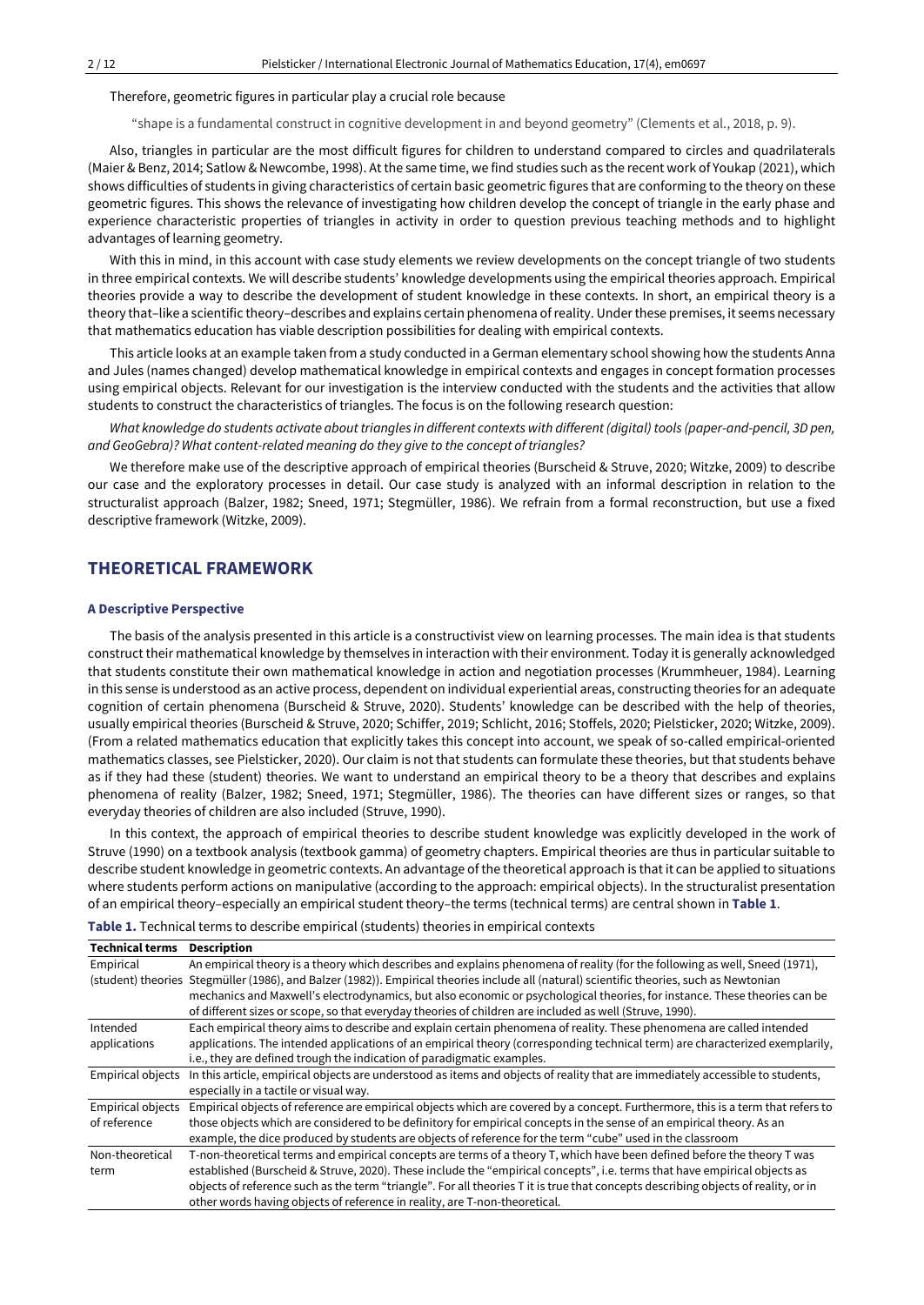We take use of these technical terms to describe empirical (student) theories. In the spirit of the empirical theories approach, we assume that the students in our geometry case study experimentally validate and subsequently explain their findings from the mathematical learning situation. Knowledge explanation is about being able to explain gained knowledge independently and leaving behind the status of the "pure empiricist" and in this way being enabled to develop a conception appropriate to mathematics (Witzke, 2009). Thus, knowledge explanation gains a central importance for the development of mathematical (student) knowledge, because then real phenomena become explainable only in context, that is, only when we can trace them back to known statements (Witzke, 2009). In our case study, we want to complement this aspect of knowledge explanation by Fischer and Malle's (1985) concept of the "basis of argumentation". It is interesting to know when the students in our case study can conclusively trace their knowledge back to already known knowledge – a knowledge base – to be able to support their arguments.

What happens in school is the development of practical mathematics (Tall, 2013) and the formulation oftheoretical definitions and deductions based on natural perception and reflection. In geometry the development as well as the production of empirical objects (manipulatives) in a variety of mathematical contexts seems quite easy and thus may facilitate empirical (orin Tall's (2013) terminology, "embodied") approaches to mathematical content (in accordance with our theoretical framework *empirical objects*).

Thereby we assume that students strongly tie their knowledge to the (empirical) context of its development(Bauersfeld, 1988). Research results show that a transfer of this knowledge, bounded to the contexts of its constructional process ("domain specific knowledge"), is a big challenge for mathematical learning in the sense of empirical theories (Burscheid & Struve, 2020).

To describe the students' developed mathematical knowledge of the concept of triangle in three empirical contexts we use the approach of empirical theories established by Burscheid and Struve (2020). These empirical theories provide a very clear analytical descriptive framework that explicates the aspect of knowledge development when dealing with empirical contexts.

## **METHODOLOGICAL DECISIONS**

#### **Type of Research and Population**

With the aim of describing what knowledge students activate about triangles in different contexts with different (digital) tools and what content-related meaning do they give to the concept of triangles? we look at an interview situation with two girls Anna and Jules. We first look at the situation context of the students in our case study. In order to be able to describe a knowledge development process in empirical contexts, we first start with an account of the paper-and-pencil context, then we move on to the DGS (in the following "GeoGebra") context, and finally to the 3D pen context. All three contexts are empirical contexts, since empirical objects are used for the development of meaning to the triangle concept in all three contexts. In doing so, the three contexts were deliberately chosen for our case study. First, a context that is already common and well known to the students was made available. Paper-and-pencil is well known from school mathematics lessons and the students are familiar with this context. This provided the students with a good introduction to the interview situation. Subsequently, a digital/virtual empirical context should be in the foreground for the elaborations on the triangle concept. GeoGebra as DGS was chosen because this program is also used in mathematics lessons. Lastly, a context should then be chosen that probably does not seem so familiar to the two students. In addition, a digital tool should be used, which at the same time focuses on drawing. 3D pens allow for easy operation while at the same time drawing by hand.

#### **Data Collection**

The data collection was carried out by videotaping the learning environment based on the usage of 3D pen, GeoGebra, and paper-and-pencil in the context of the development of the concept of triangles. This is an interview of 1 1/2 hours in which the two students in our case study worked on the triangle concept. The data was collected in December 2021. The two students sat at a table in a separate room. The interviewer sat at a distance to the right of the two students. The student Anna (name changed) is seven years old and has already gained experience with triangles in everyday school life. The student Jules (name changed) is eight years old and also already has experience with triangles and the construction of triangles. These are students from a German elementary school. The two students have been noticed that they work particularly well together. At the same time, they are also able to endure conflicts and disagree. This made the two students stand out for our case study and the related research question. In addition, in terms of our research question, we wanted to select students who had only gained initial experience with triangles.

### **Data Analysis**

In the spirit of an instrumental case study according to Stake (1995), the focus was on our research question: *What knowledge* do students activate about triangles in different contexts with different (digital) tools (paper-and-pencil, 3D pen, and GeoGebra)? *What content-related meaning do they give to the concept of triangles?*

The interview situation with Anna and Jules were transcribed according to the rules of Meyer (2010) and then analyzed using the approach of empirical theories (**Table 1**). Key scenes are selected with a view to generating informativeness or a deeper understanding of the case ("case studies are undertaken to make the case understandable", Stake, 1995, p. 85). We wanted to find out why (Taber, 2014). The two students and their concept formation processes of triangles in empirical contexts therefore a specific case about which we wish to know about. "We need to learn about that particular case" (Stake, 1995, p. 3). As is usual for an instrumental case study, we are interested in a particular case in order to investigate an issue and gain knowledge. We want to uncover knowledge about the phenomena of interest (Stake, 1995). An important contribution to the contextualization of our case study is provided by the interview with the two students.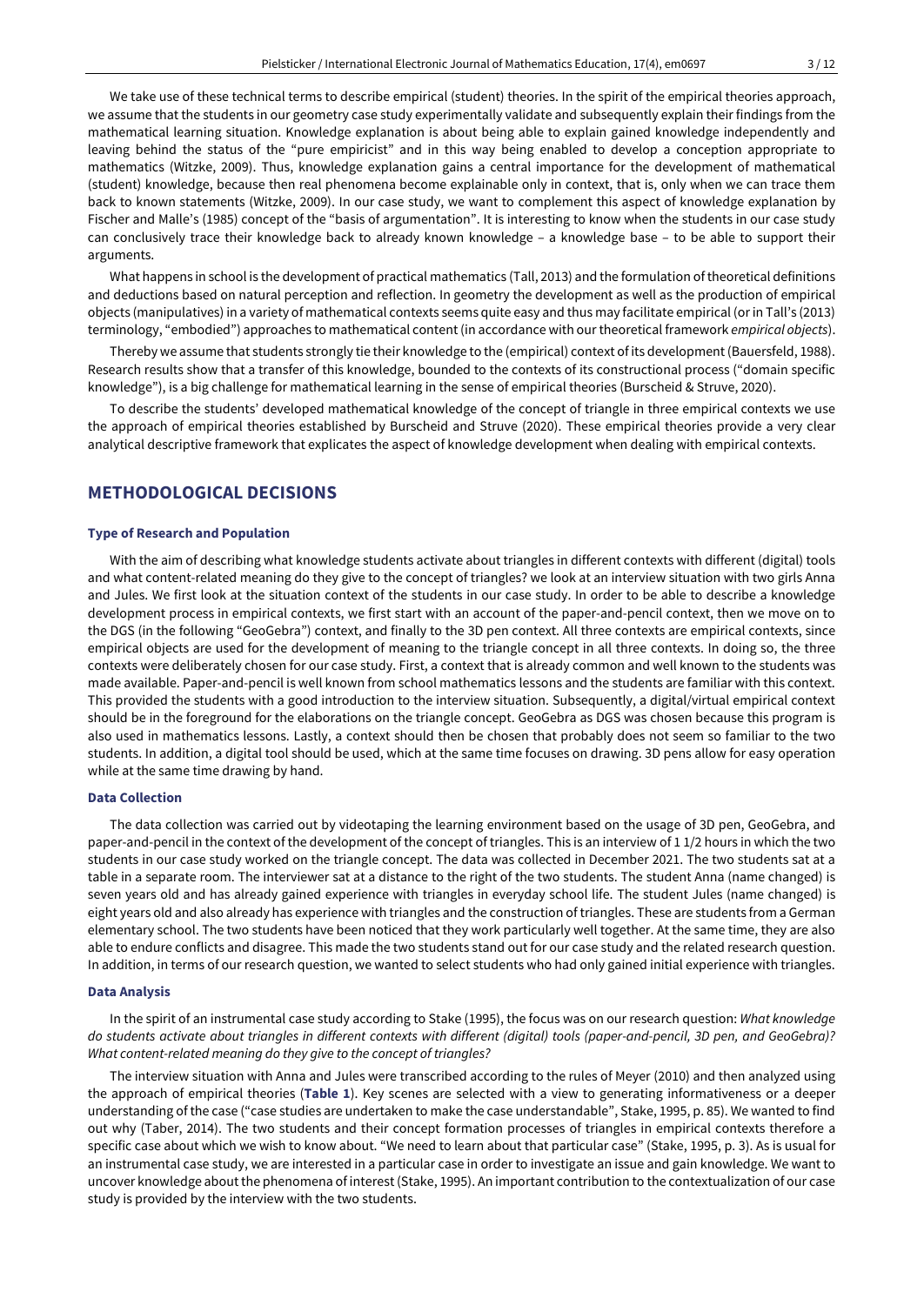

**Figure 1.** Summary of the methodological decisions

|                |       | ັ                                                                                                                              |                                            |
|----------------|-------|--------------------------------------------------------------------------------------------------------------------------------|--------------------------------------------|
|                | 9:55  | What is a triangle? And try an answer without drawing.                                                                         |                                            |
| $\overline{A}$ | 10:01 | I already know what a triangle looks like<br>(Takes her pencil and draws a triangle in the air).                               | $\circ - 8 -$<br><b>CAV</b><br>$B\epsilon$ |
| []             |       |                                                                                                                                |                                            |
|                | 11.00 | Maybe a triangle does not always have to look like this (draw a triangle in the air in front of you with your finger) but only |                                            |

| l…l |       |                                                                                                                                                         |
|-----|-------|---------------------------------------------------------------------------------------------------------------------------------------------------------|
|     | 11:00 | Maybe a triangle does not always have to look like this (draw a triangle in the air in front of you with your finger), but only<br>needs three corners. |
|     | 11:05 | Aha. Okay, three corners, we'll hold on to that for now. (4s) What else do you remember or what else do you think about a<br>triangle?                  |
| A   | 11:10 | And that it must always have three sides. Not four sides, for example.                                                                                  |
|     | 11:15 | Okay, so we have established?                                                                                                                           |
|     | 11:17 | That a triangle must have three corners. And three sides.                                                                                               |

For the analysis of the specifics in the student concept formation processes while dealing with the three contexts we use a descriptive perspective. Therefore, we make use of the technical terms of **Table 1**.

Figure 1 shows how we have advanced in our methodological framework. At first, we formulated the research question, which define the case study. In the next step we gathered data in controlled clinical interview situations. Therefore, we selected a pair of students who know each other well but are of heterogenic mathematical background. The recordings were transcribed and form the basis of our reconstructive research analysis. This has the aim to describe activation processes of mathematical knowledge in local (student) theories. The interpretation is led by a constructivist research paradigm namely that individuals develop their knowledge in interaction with real phenomena.

# **ANALYSIS AND RESULTS – CASE STUDY IN EMPIRICAL CONTEXTS**

#### **Triangle in Paper-and-Pencil**

Anna and Jules are asked at the beginning of the interview what you understand by a triangle. First, Anna answers as shown in the following transcript. Both students are asked to answer first without using a drawing or similar. It should be noted that the transcripts for this paper were translated from German into English.

As can be seen in the transcript shown in **Table 2**, Anna almost automatically uses an object to clarify her triangle concept. She immediately uses a pencil and, in a sense, "draws" a triangle in the air. She focusses on gestures to give meaning to the concept of triangles. She probably takes into account that no triangle should be drawn on paper but clarifying her triangle concept in the air in front of herself seems unproblematic from her point of view. Anna thus immediately uses an empirical object to "show" the meaning of the triangle concept. Jules then provides a stimulus and focuses on characteristics such as "needs three corners" (**Table 2**, 11:00). Jules focuses on empirical properties that she believes are characteristic of a triangle. Anna can subsequently add: "it must always have three sides" (**Table 2**, 11:10) and takes over Jules' impulse. The common answer "needs three corners and it must always have three sides" of the two students, we want to describe as the basis of argumentation (Fischer & Malle, 1985). Anna and Jules come back to this basis of argumentation again and again in the course of the case study.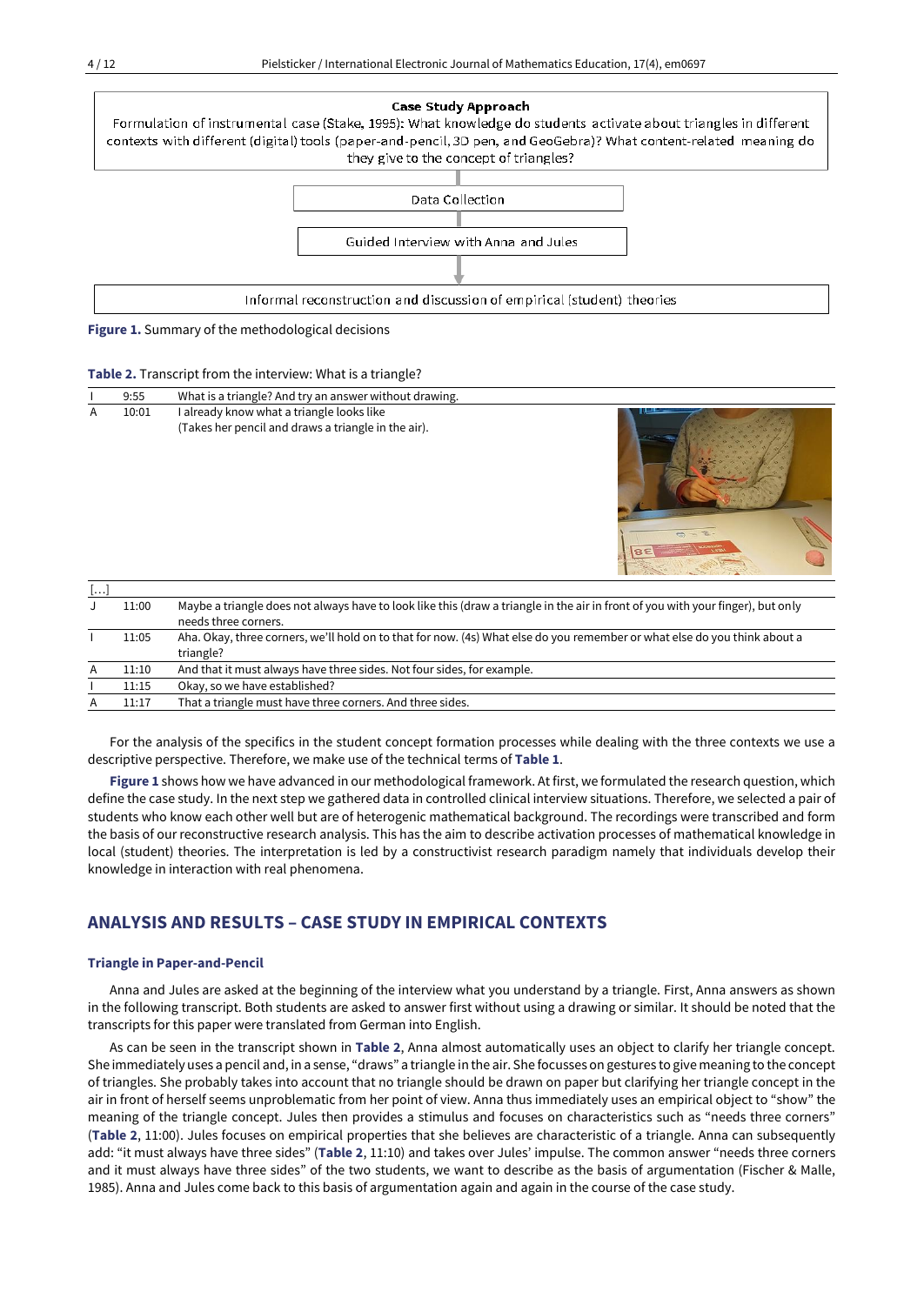

## **Figure 2.** Anna's triangle

**Table 3.** Transcript from the interview: Properties of triangles

|   | 13:50 | Why is this a triangle now?                                                                                                                                                                                                                                                                            |  |
|---|-------|--------------------------------------------------------------------------------------------------------------------------------------------------------------------------------------------------------------------------------------------------------------------------------------------------------|--|
| А | 13:53 | Because it has three corners and three sides (Mark each corner with the<br>pencil as if Anna wanted to draw an angle in it).<br>First corner, second corner, and third corner.<br>Three corners. (Anna holds the piece of paper up in the air).<br>Oh the wrong way around (She turns the paper over). |  |

## **Table 4.** Transcript from the interview: Discussion on turning the paper with the triangle drawing

|   | 14:21 | Is that how you want to hold it?                                                                                                     |
|---|-------|--------------------------------------------------------------------------------------------------------------------------------------|
| A | 14:24 | Yes.                                                                                                                                 |
| J | 14:25 | Does not it has to look the same from all sides?                                                                                     |
|   | 14:27 | Does it have to?                                                                                                                     |
| Α | 14:28 | It is (and holds the paper up in the air again and now turns it several times). Like this, like this, and like this.                 |
| J | 14:30 | Because, all sides have to be the same length. I think so, anyway.                                                                   |
| A | 14:34 | No. (looks directly at Jules). A triangle can have equal sides and not have equal sides. So that's how a triangle is. (Holds the     |
|   |       | triangle up in the air again as before, image from Table 3, 13:53, II).                                                              |
|   | 14:53 | What if you now hold the triangle like this (Anna turn the paper in that way that one triangle corner reaches down towards           |
|   |       | ground).                                                                                                                             |
| J | 14:59 | Still has three corners. But it is crooked. I do not know.                                                                           |
| A | 15:05 | But it's not supposed to have four corners. (4s) But it's just such a triangle (holds the sheet of paper again as in Table 3, 13:53, |
|   |       | II). However it's a triangle the wrong way around.                                                                                   |
| J | 15:25 | So, I guess it's a triangle from all sides.                                                                                          |
| A | 15:30 | Not from this (Points to the side where one corner of the triangle is facing down).                                                  |
|   |       | (Anna and Jules discuss incomprehensibly)                                                                                            |
| A | 16:25 | It's not a triangle from all sides. Because it's not a triangle like that (Holds the sheet of paper again so that one corner of the  |
|   |       | triangle points downward).                                                                                                           |
|   | 16:30 | But it still has three corners.                                                                                                      |

Subsequently, paper-and-pencil is to be worked in the empirical context. For this purpose, the two students of our case study are asked by the interviewer to draw a triangle on the paper. Again, Anna begins. Anna takes a ruler, paper and pencil and starts drawing her triangle. Anna draws a triangle (**Figure 2**) with one side of the triangle parallel to the edge of the leaf (see also Pielsticker, 2021).

After Anna is finished with her drawing, the interview asks again, "why is this a triangle now?" Anna then holds the triangle in front of her so that the interviewer can see her drawing. She notices that she thinks she is holding the triangle the wrong way around and turns the sheet with the drawing around. This becomes clear in the transcript excerpt shown in **Table 3**.

At this point, it is interesting that Anna rotates the paper with the triangle. She wants one side of the triangle to be parallel to the ground, not a triangle corner. In the nexttranscript shown in **Table 4**, the two students discuss why Anna turned the paper and what impact this may have on the concept of triangle.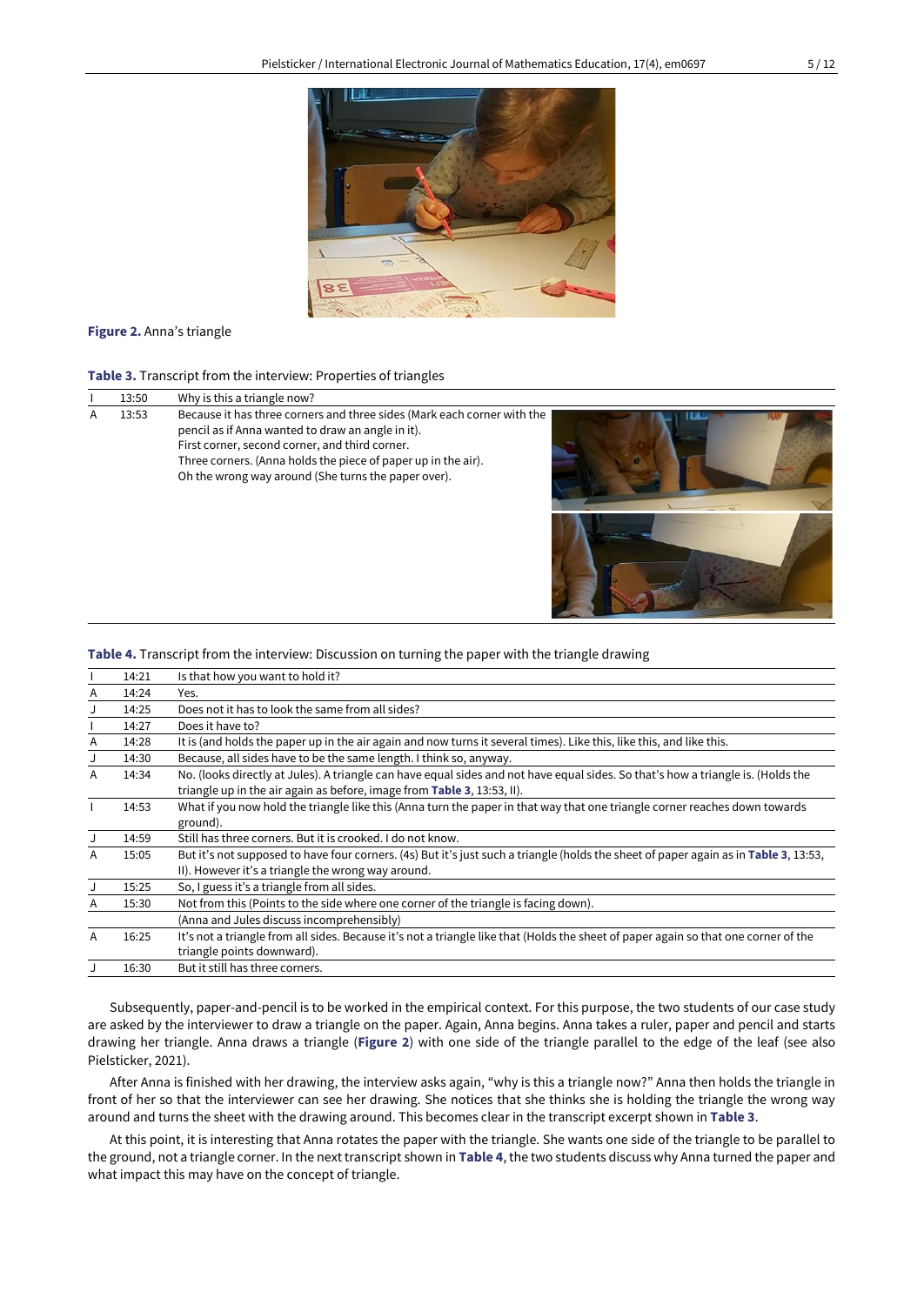### **Table 5.** Transcript from the interview: A triangle with waves

|  | 34:35 | I'm going to draw a triangle now (draw a crooked triangle). |  |
|--|-------|-------------------------------------------------------------|--|
|--|-------|-------------------------------------------------------------|--|



| 35:10 | That has quite a lot of waves. Is it still a triangle? Yes, it is still a triangle, because it has three corners. It's just a little wavy. And |            |
|-------|------------------------------------------------------------------------------------------------------------------------------------------------|------------|
|       | one side is longer than the other. One side has waves and the other doesn't.                                                                   |            |
| 35:34 | (Points to a wave of a triangular side). Is this a wave or not?                                                                                | VI DIESE T |



| A | 35:40 | That's a corner, because that's pointed (points his finger at the shaft and forms a point). So, it's not a triangle. Then it is a                                                                                        |
|---|-------|--------------------------------------------------------------------------------------------------------------------------------------------------------------------------------------------------------------------------|
|   |       | square.                                                                                                                                                                                                                  |
|   | 35:50 | I think the question is quite good Jules. Would you see that as a corner or not?                                                                                                                                         |
|   | 36:02 | It is not as pointed as this one (points to a triangle corner), so it can't really be a corner. But rounded.                                                                                                             |
|   | 36:32 | Anna, what would you say. Are there rounded corners.                                                                                                                                                                     |
| A | 36:50 | There are no rounded corners in the side. So, there are no corners in the side.                                                                                                                                          |
| J | 37:02 | I suspect it's not a triangle.                                                                                                                                                                                           |
|   | 37:12 | Why?                                                                                                                                                                                                                     |
|   | 37:18 | It has three corners, like the other one. But in the triangles, which one knows, is no round thing in it. Such a rounding.                                                                                               |
|   | 37:42 | So, what is the problem with this triangle?                                                                                                                                                                              |
| A | 38:20 | The problem with the triangle is that it has not been drawn straight (10 sec.)<br>So, it is not drawn neatly. With the ruler (puts a ruler next to a triangle side<br>with waves). Here you have a complete curve in it. |



The two students in our case study hold different opinions at this point. Anna wants the triangle to be seen with a triangle side down and not with a triangle corner. Anna assumes that it is a triangle because the properties discussed earlier (**Table 2**) are preserved. "Still has three corners. But it is crooked" (**Table 4**, 14:59). If the triangle is held in a different way, she refers to it as "crooked". Atthe same time, Jules indicates that it must be a triangle from all sides (**Table 4**, 15:25). Then, in 15:35 (**Table 4**), Anna is no longer sure if it is really still a triangle when the drawing is rotated on the drawing sheet. The two students then discuss in whispers, which remains incomprehensible to the interviewer. In the end, however, the two cannot overcome their conflict. Even though the properties of a triangle remain the same for Jules and for Anna, Anna argues that the "crooked" and rotated triangle in the drawing sheet (with one triangle corner parallel to the ground) is not a triangle "from all sides" (**Table 4**, 16:25).

Then the interviewer draws a triangle himself. At Anna's request, the color pink is chosen. The interviewer draws one of the sides of the triangle wavy. According to a Euclidean understanding of geometry, the figure drawn by the interviewer is not a triangle, since according to axioms set up there, a line is the shortest connection between two points. The drawn figure leads to the discussion shown in **Table 5**.

In the transcript excerpt (**Table 5**), it is clear how the two students struggle over the meaning of the triangle concept. Anna initially sticks to the definition of three corners and three sides that they established earlier. "That has quite a lot of waves. Is it still a triangle? Yes, it is still a triangle, because it has three corners" (**Table 5**, 35:10). At this point Anna refers to the basis of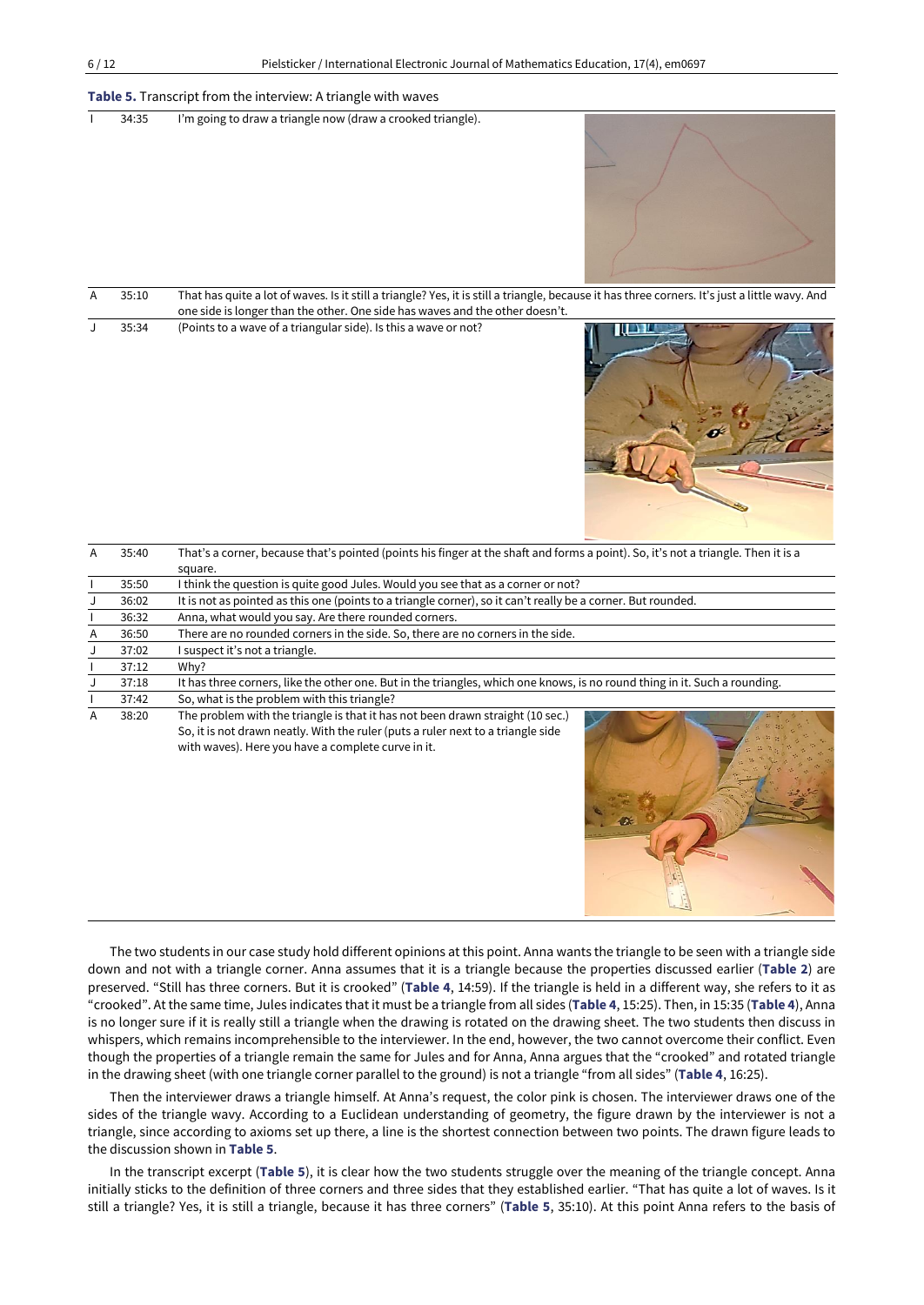

**Figure 3.** "Geometry" platform in GeoGebra

argumentation - "needs three corners and it must always have three sides". For Anna, the triangle is "just a little wavy" (**Table 5**, 35:10). Afterwards, the two students discuss whether the "wave" in the side of the triangle is not or cannot be seen as a "triangle corner". Anna then states that it would then be four corners and thus the figure would not be a triangle, but a quadrilateral (**Table 5**, 35:40). Jules states that it cannot be a corner, it would be more something "rounded" (**Table 5**, 36:02). Anna then states: "There are no rounded corners in the side. So, there are no corners in the side" (**Table 5**, 36:50). After this comment by Anna, Jules argues that the figure is not a triangle. The student justifies this with the fact that none of the triangles she knows has such a rounding or wave (**Table 5**, 37:18). An empirical reference becomes particularly clear in this justification of the two students. Jules brings an ostensive explanation (Struve, 1990) atthis point. Jules refers for herreasoning to other examples of triangles she knows well. And these known examples of triangles have no rounding.

The students are thus bothered by the "wave" or the rounding in the side of the interviewer's drawing. Anna even puts the ruler next to the side of the triangle with the wave as a further argument that it was not drawn "straight" (**Table 5**, 38:20). The two students thus argue on the empirical object–on the interviewer's drawing page figure. It is interesting to note that the drawn triangle fulfils the student criteria of three corners and three sides (basis of argumentation). Nevertheless, the two students deviate from their established criteria or develop them further with the help of the empirical objects of reference. For them, a triangle (as a non-theoretical term) should also be drawn "straight" and not contain any curves or waves (Euclidean geometry understanding). Anna supports her argument, as can be seen in the last figure (**Table 5**), also with an aid, the ruler. Anna brings another argument into the discussion. Anna brings an operational explanation (Struve, 1990) to the discussion about the "wave" in the side of the triangle. This becomes clear by the fact that she uses the ruler as an illustration of her explanation and places it at the wavy side of the triangle. Anna justifies with the help of the ruler and a possible construction of a triangle. At this point, however, it would also be possible for Anna to describe a more naive-empirical understanding of the concept of a triangle. In the sense that Anna, using the ruler, only wants to make clear that the side of the triangle in question "does not look good" and is not "straight".

The students develop their empirical student theory about triangles on the drawing sheet on the empirical object (further).

In the following situation, the two students in our case study are working with GeoGebra. Again, Anna and Jules are asked to construct a triangle in the program and then describe it.

#### **Triangle in GeoGebra**

Students construct a triangle in GeoGebra. The "geometry" environment of GeoGebra was used for this purpose. Here the students had the option to "move", "point," or "segment" and others (**Figure 3**).

The laptop is placed in front of Anna and Jules. The students work together on a laptop. Anna wants to start immediately with a construction when the interviewer first asks whether it is possible for the two students to draw a line. When this works without any problems, the interviewer asks whether Anna and Jules can also construct a triangle. Thereupon Anna starts with her triangle construction. The process is clarified in the following transcript excerpt (**Table 6**).

Anna immediately begins with a construction. She selects "segment" in GeoGebra and starts with a first stretch. In between she still has to make changes. Jules does not seem to be satisfied with Anna's construction. In her opinion Anna's construction has too many corners. Again, she uses the criterion set before by the two students that a triangle must have three corners: Basis of argumentation–"needs three corners and it must always have three sides". Anna is not quite clear at first what Jules means and asks, "where are corners now?" (**Table 6**, 52:21). As can be seen in Anna's construction, her construction includes first six "points" and then seven "points". This gives hints that she does not consider these "points" as corners in the triangle, unlike Jules. For Jules, the "points" are corners of the triangle. It seems that Anna also expects similar corners in the GeoGebra program as in the paper-and-pencil context. The two students continue to discuss (**Table 7**).

As seen in **Table 7**, 52:25, Jules sees the "points" as corners and tells Anna that her construction created too many "points". Jules sees the reason for this in the fact that Anne has always started anew in the program or has started anew for a distance. This procedure is not problematic in the context of paper-and-pencil. Anne's goal was the construction of a triangle. At first, the operating elements (e.g. points, segments) of GeoGebra do not seem to be decisive for her. It seems that Anna wants to transfer her context of paper-and-pencil and the empirical experiences in this context to GeoGebra. Thus, she tries to draw in a similar way as she would do on the drawing sheet. "Interruptions" would not be an obstacle on the drawing sheet. Anna also does not pay attention to the "points" for her construction. She focuses on the three sides that are to be created. In some ways, Anna "simply" reads the representation of a triangle created in GeoGebra differently than Jules. Jules seems to be more clearly tied to the empirical object in the GeoGebra context. For her, the "points" are the corners of the triangle construction. Moreover, the triangle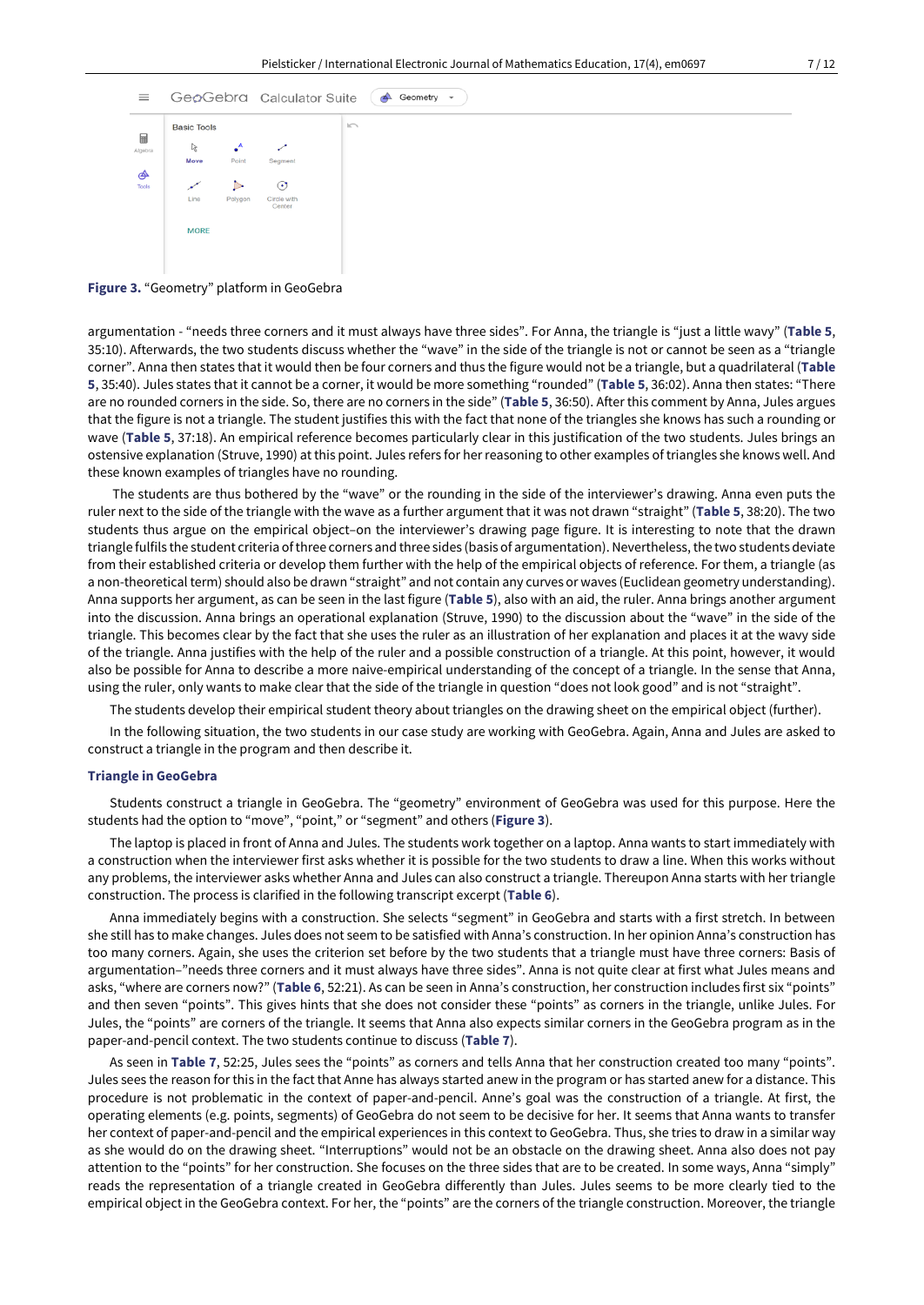## **Table 6.** Transcript from the interview: Triangle in GeoGebra–Anna's triangle construction

|   | 50:26 | Can you draw a line?                                                                                                                            |  |  |
|---|-------|-------------------------------------------------------------------------------------------------------------------------------------------------|--|--|
| A | 50:32 | (Draws a line with GeoGebra).                                                                                                                   |  |  |
|   | 50:54 | Great. Can you also draw a triangle?                                                                                                            |  |  |
| A | 51:56 | Yes. (Sets a point in the program, draws the line, sets a point again,<br>etc.). This is a triangle. That is a triangle (Makes another change). |  |  |

|    | 52:10          | $\sim$<br>These are more corners.<br>(Shakes her head). |
|----|----------------|---------------------------------------------------------|
| A. | 52.21<br>JL.LL | Where are<br>corners now?                               |

Ō

## **Table 7.** Transcript from the interview: Triangle in GeoGebra – to many corners

| 52:25 | Here you started over and further up there. Not further straight up. If you went from C to D and then from D to E, you made a |  |
|-------|-------------------------------------------------------------------------------------------------------------------------------|--|
|       | corner at D. And from E to F you made a corner at E again.                                                                    |  |
| 53:32 | And how many corners do we actually need?                                                                                     |  |
| 53:39 | Three.                                                                                                                        |  |
| 53:43 | Do you want to try (to Jules) to draw a triangle?                                                                             |  |
| 53:50 | (Draws). So if you draw each corner you can make a triangle out of it<br>again.                                               |  |





|   | 57:36 | I see. How is the triangle in the program different or the same from the previous triangle on the drawing sheet?                    |  |
|---|-------|-------------------------------------------------------------------------------------------------------------------------------------|--|
| A | 58:22 | This is painted on the sheet and this is not (points on the screen). But it's actually the same if you turn it like this (turns the |  |
|   |       | paper around with the previous triangle).                                                                                           |  |
|   | 58:45 | What are you saying Jules?                                                                                                          |  |
|   | 58:50 | (Takes sheet of paper with previous triangle in hand). That looks different?                                                        |  |
|   | 59:05 | Why?                                                                                                                                |  |
|   | 59:10 | Because here (pointing to the paper) we made the corner all pointy and here (pointing to the screen) they are not made pointy.      |  |

should be "drawn in one". For this purpose, she starts with the triangle corners (points) and then adds the triangle sides (segments): "if you draw each corner you can make a triangle out of it again" (**Table 7**, 53:50).

The answers of the two students to the interviewer's question: How is the triangle in the program different or the same from the previous triangle on the drawing sheet? (**Table 7**, 57:36) are also interesting.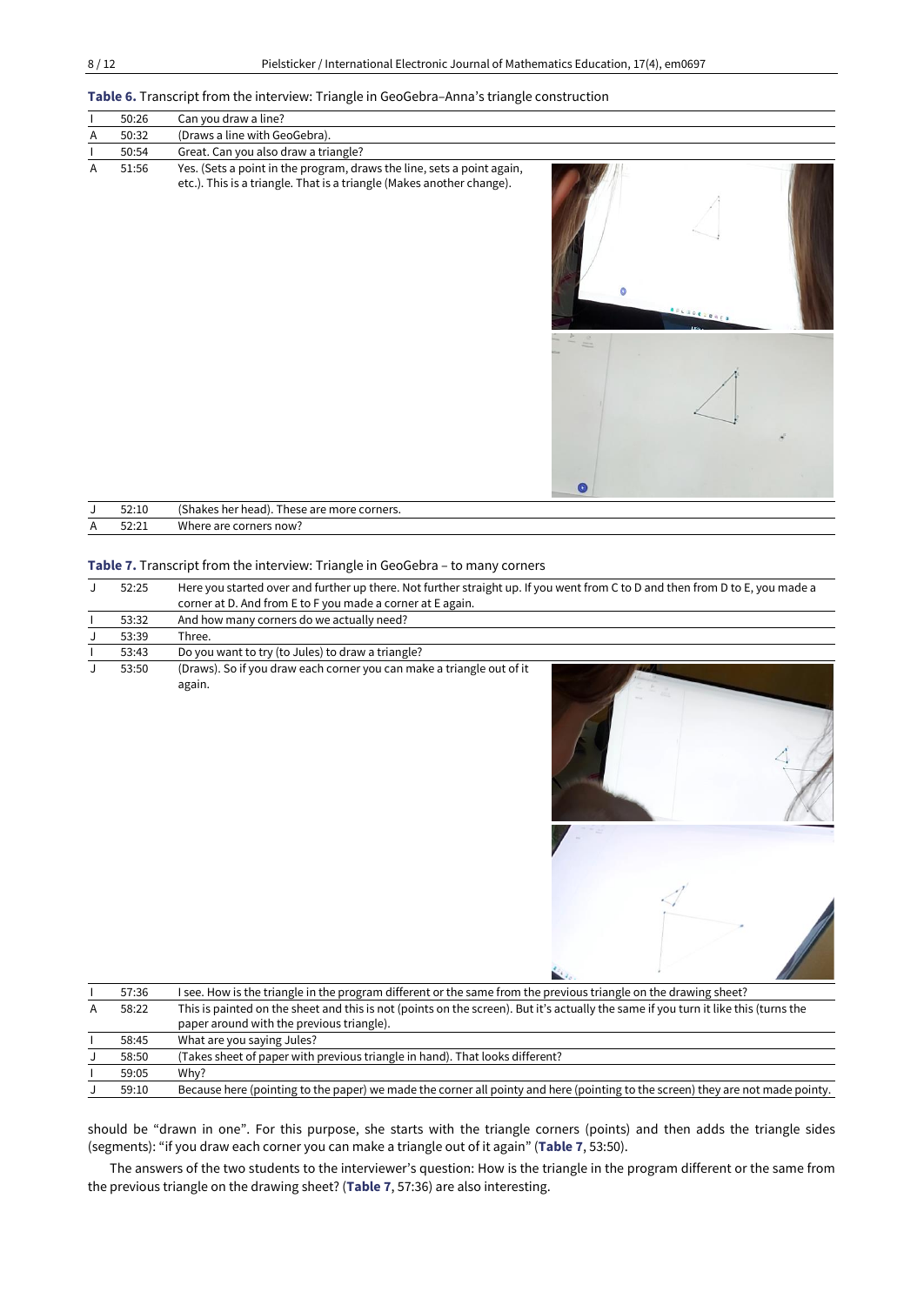| 01:08:02 | Creates a triangle with the 3D pen.                                                                      |
|----------|----------------------------------------------------------------------------------------------------------|
| 01:08:10 | (The two students start the construction process).                                                       |
| 01:10:23 | What properties does your constructed triangle have now? You can also<br>compare it with the other ones. |
| 01:10:30 | Hmm, did not become completely straight. Here it is so double and<br>here too.                           |

|  | 01:11:04 Is this even a triangle now?                                           |  |
|--|---------------------------------------------------------------------------------|--|
|  | 01:11:10 Not a triangle. Because there it is double and kind of a three corner. |  |
|  | 01:11:25 And here is another corner.                                            |  |

Anna answers first. For Anna, the only thing that matters are how the triangle is turned on the drawing sheet: "it's actually the same if you turn it like this" (**Table 7**, 58:22)–an ostensive argument (Struve, 1990). Anna extends her student theory about triangles on drawing sheet figures to include triangle construction in GeoGebra. For Jules, the two triangles, on the drawing sheet and in GeoGebra are different (**Table 7**, 58:50). It is interesting that she justifies this again with the corners. In the program, the corners look different to her than on the drawing sheet. On the drawing sheet the corners are "pointy"–again an ostensive argument (Struve, 1990).

In this context, students again work with empirical objects. It is interesting that Jules pays special attention to the specifics of the GeoGebra program, whereas in Anna's empirical student theory, the controls make no difference. Anna uses "points" or "segment" for her construction, but these have, for example, no relevance for the criterion of three corners. She does not connect the controls of GeoGebra with the criteria. She uses GeoGebra similar to what she is used to with paper-and-pencil.

The students then work with a 3D pen. Again, a triangle is to be constructed in this context.

# **Triangle with 3D Pen**

In the following transcript, a triangle will be created using a 3D pen. For this purpose, the two students are only now handed two 3D pens. Each student has her own 3D pen and can work in parallel. As is clear in the transcript below, the two students are asked to construct a triangle using the 3D pen. Once the 3D pens were heated up, they both begin their triangle construction. They use a blank drawing sheet as a base for their drawing (**Table 8**).

In their construction with the 3D pen, both students pay special attention to the corners of the triangle drawing. As the transcript shows, there are too many corners in the triangle construction. Probably caused by the threads of the 3D pen, there are too many corners, which are criticized by the students. This bothers both students (**Table 8**, 01:11:10 & 01:11:25). At this point, the two students seem to apply their criterion of the three corners in the triangle (basis of argumentation). They evaluate the emerged empirical objects-3D pen triangle. In the process, the created threads seem to interfere. Interesting is also the following discussion about whether the same triangle can be drawn again. The transcript excerpt, shown in **Table 9**, is intended to illustrate this.

Student Jules' rationale in response to the interviewer's question is interesting. With the 3D pen, it does not seem possible to Jules to draw the empirical object of the triangle again in the same way. She justifies this by the action to be performed: "I don't move my hand the same way every time" (**Table 9**, 01:12:00). This makes clear that actions play a special role for the student in the context of the 3D pen. The argumentation with drawing actions seem to be more prominent here than in the paper-and-pencil or GeoGebra context. The empirical object of the triangle with 3D pen seems to have been created for Jules in particular by the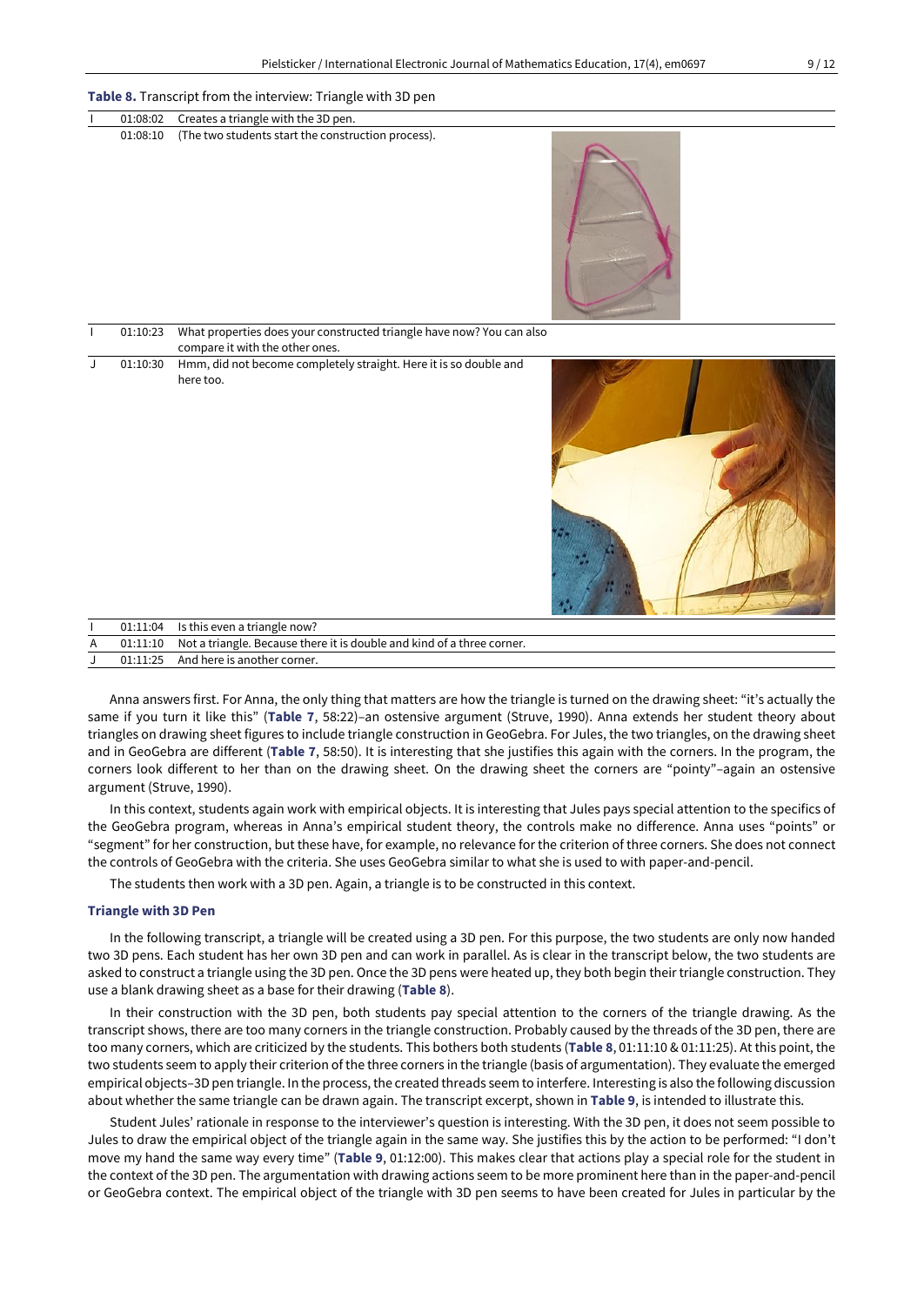## **Table 9.** Transcript from the interview: The same triangle

| 01:11:43 I think that will be rather difficult.             |  |
|-------------------------------------------------------------|--|
|                                                             |  |
| 01:11:51 Why?                                               |  |
| 01:12:00 Yes, I don't move my hand the same way every time. |  |

plot. The action with one's own hand seems to become more obvious using the 3D pen than paper-and-pencil, where work is also done with the hands. This is surprising at first. But if we go back to the paper-and-pencil context, it becomes more obvious that Jules cared about accurate drawing. And this was achieved by the ruler. With the 3D pen, exact drawing is difficult. In addition, the feeling arises that the (wrong) movement with the hand with the 3D pen immediately has a large effect on the resulting triangle. It may also seem more difficult to the students to improve a mistake in the drawing process. In a construction with paper-andpencil, an error in the drawing could be improved more easily with pencil and eraser. Thus, in the 3D pen context, the empirical object and the actions performed on it seem to be very clearly in the foreground.

# **CONCLUSIONS**

Atthis point, we would like to summarize the three empirical contexts and the described development of students' knowledge of the triangle concept. To do this, we specifically address our research question:

What knowledge do students activate about triangles in different contexts with different (digital) tools (paper-and-pencil, 3D pen, *and GeoGebra)? What content-related meaning do they give to the concept of triangles?*

When Anna is asked about her triangle concept in the paper-and-pencil context, she immediately seems to think of an empirical objects ofreference. She makes this clear by drawing a triangle in the airin front of her body with the pencil. In particular, an object-bound triangular concept becomes nicely clear from this. The student Jules focuses on the characteristic properties of a triangle: three corners. She focuses on empirical properties of a triangle that can be described. Anna can pick up Jules' level of description and adds the property of three sides. At the same time, it seems important to both students that the triangle is not "crooked" and is also drawn "straight". This is especially noticeable when the two students discuss the interviewer's triangle. The interviewer's drawn triangle contains a wave in one of the triangle's sides (according to a Euclidean understanding of geometry, the figure drawn by the interviewer is not a triangle, since according to axioms set up there, a line is the shortest connection between two points). Here, Anna and Jules seem to have an empirical object of reference–triangle–to which they refer in their student theory. This triangle is drawn on paper and has three corners, three sides (basis of argumentation), is not "crooked" or has a wave in it.

In the GeoGebra context, it is interesting that Anna's "points" are not considered or perceived as corners of a figure. In GeoGebra, it is important to her that the triangular shape becomes recognizable and focuses on the triangular sides for the development ofthe meaning ofthe triangle in this context. In contrastto Jules, Anna is not bothered by the "points" in the program that are labeled with letters. Anna seems to get vague about her basis of argumentation in this GeoGebra context. She looks over the "points" in a certain respect. Anna seems to allow a degree of inaccuracy at this point. In the GeoGebra program context, the "points" are supposed to represent corners. Anna could not draw the triangle any better with the program and may say to herself kind of "it fits". Nevertheless, due to the complains of the program Anna draws a polygonal train and not a triangle. Thus, the student Jules has an argument, since Anna's figure in GeoGebra is not a triangle. Anna allows a certain degree of inaccuracy–"close enough", unlike Jules. Jules uses the argument base of the beginning. In **Table 6**, Jules states that there are too many corners. A deductive argument. Jules does not hold that the triangle is crooked, or a polygonal train. Jules uses the argument that triangles always have only three corners. She sticks to the basis of the argument–an empirical argument from the students' initial situation (see **Table 2**). We can thus state: Anna transfers essential elements of her empirical theory about drawing figures into the program. Thus, for example, that setting down the pencil (interruption in GeoGebra) does not create a corner. Thus, the triangle remains. Jules, on the other hand, interprets the interruption in GeoGebra as a reattachment, which creates new corners for you. Thus, no triangle is created for her. Jules uses the argument "in a tracing" at this point. Both students argue differently based on their empirical perception and interpretation of it.

A particular focus on actions on empirical objects seems to emerge in the 3D pen context. This is particularly evident in Jules' statement, "I don't move my hand the same way every time" (**Table 9**, 01:12:00). At the same time, at this point the drawn straight triangle again becomes clear as an object of reference for the students. The triangular figure, which was created by the 3D pen, is not exact and straight enough for the two students. Here again a reference to an empirical object of reference of the two students becomes clear.

The intended application of the context paper-and-pencil can be described as drawing a triangle with the help of paper, pencil and ruler. The intended application of the GeoGebra context can be described as creating a triangular figure using the "points" and "segment" operating elements. And as an intended application in the 3D pen context, the creation of a triangular figure can be described by liquefying PLA and guiding the 3D pen.

Different intended applications can be described for all three empirical contexts. Here, the two students in our case study use the three empirical contexts to develop the meaning of their triangle concept. Either it is about finding a contrast, or about finding common characteristics. According to Fischbein (1993), students express their knowledge about triangles referring to ideal prototypical forms in their mind. With Fischbein (1993), we would have come to considerably different interpretations. For him there is something like an ideal knowledge of abstract entities detached from realistic drawings.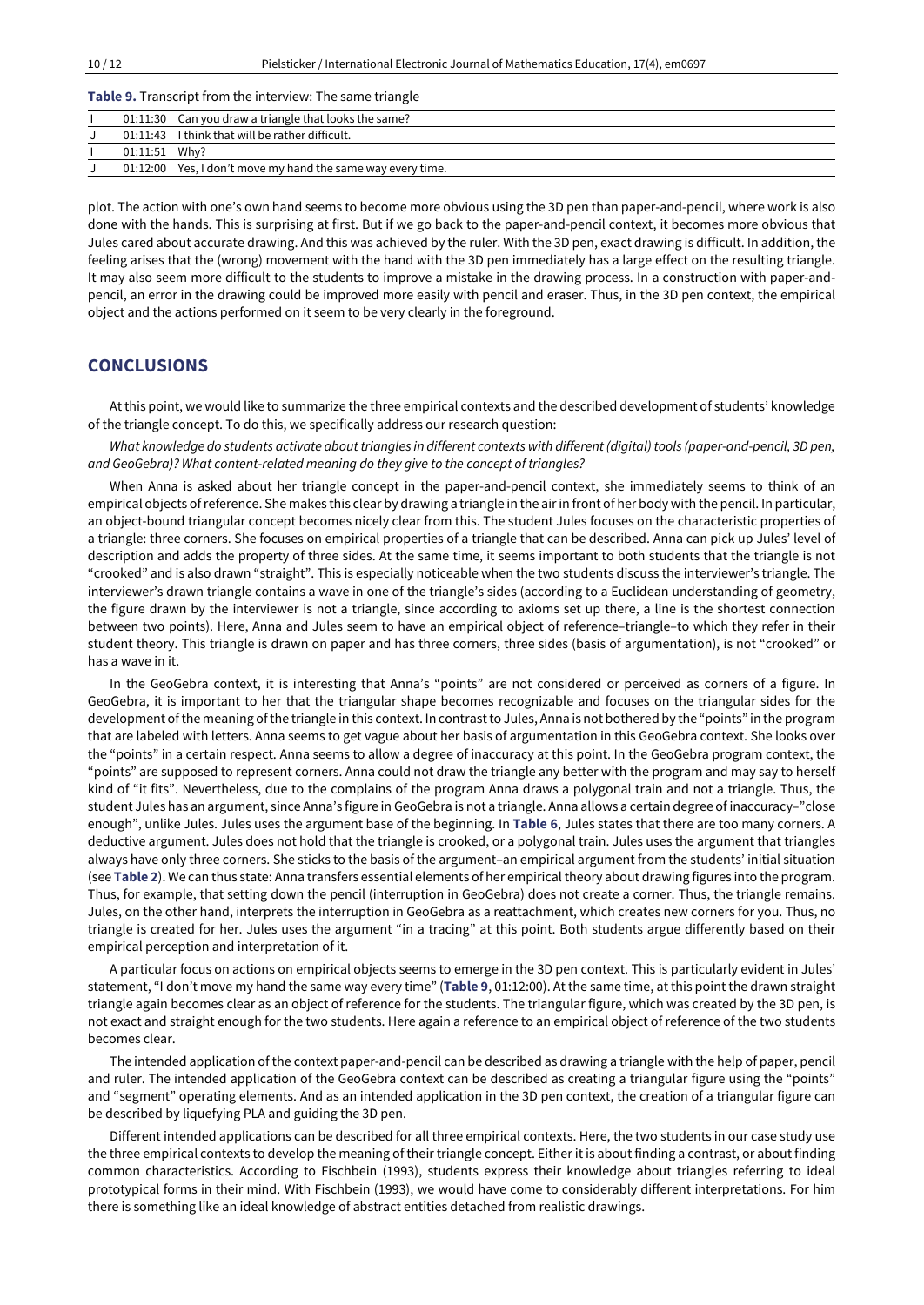"The geometrical figure itself is only the corresponding idea that is the abstract, idealized, purified figural entity, strictly determined by its definition" (Fischbein, 1993, p. 149).

With this research paradigm in mind, one would have to conclude that the knowledge is not transferred from one context to another but only shows itself in different contexts. Atthe end, from an epistemological point of view itis not decidable ifthis rather platonic or ourrather constructivist approach is true. Butthey do lead to considerably differentinterpretation. Itis up to the reader to decide if in compliance with his/her own belief system Geometry is a science about ideal perfect platonic bodies or a science about imperfect physical objects in our environment. If the reader is interested of a deeper discussion of that we suggest reading the article "geometry and empirical science" of Hempel (1945), where he distinguished between pure and physical geometry.

Anna and Jules in accordance to our theoretical framework clearly show an empirical understanding of triangles. They argue based on the empirical perception (empirical properties in the contexts) and interpretation of it. According to Polya (1945), geometry can be seen as the right reasoning on wrong figures. The two students take the preciseness of the mathematical constructions into account (this reminds of Schoenfeld's (1985) concept of pure empiricism). Unsurprisingly, this understanding is clearly grounded in empiricism. The knowledge has obviously been developed on the basis of empirical characteristics of the figures and the concepts develop in the context of practical mathematics. With regard to our initial quotation from Hefendehl-Hebeker (2016), Anna's and Jules's behavior appears to be as perfectly sound as an authentic mathematical activity.

Under these premises, it seems necessary that mathematics education has viable description possibilities for dealing with empirical contexts. Therefore, further empirical contexts (especially with a focus on digital media and tools) should be considered. Specifically, it could be interesting for our study to provide the students with a definition of a triangle construction. Also, it would be exciting to observe how Anna's and Jules' reasoning would change if, for example, the focus is on the triangular area. However, careful consideration must be given to what an empirical context can do (what actions are feasible) and whatis not. In this context, it can be assumed for our study that the students bound their triangle concept to an empirical reference object. Thus, for an outlook on our study, we can link to Bauersfeld's (1985) 4th thesis, which is that there are no general concepts, strategies, and procedures. The subject can think them generally, but they are not generally available, i.e., they cannot be activated independently of domains. The question we then have to face (also with reference to Bauersfeld, 1985) is: Can a concept oftriangle detached from the empirical context be developed or thought of and is it also desirable for mathematics education?

**Funding:** No funding source is reported for this study.

**Declaration of interest:** No conflict of interest is declared by the author.

**Data sharing statement:** Data supporting the findings and conclusions are available upon request from the author.

# **REFERENCES**

- Balzer, W. (1982). *Empirische Theorien: Modelle–Strukturen–Beispiele. Die Grundzüge der modernen Wissenschaftstheorie* [*Empirical theories: Models–structures–examples. The main features of modern philosophy of science*]. Friedr. Vieweg & Sohn. [https://doi.org/10.1007/978-3-663-00169-0\\_6](https://doi.org/10.1007/978-3-663-00169-0_6)
- Bauersfeld, H. (1985). Ergebnisse und Probleme von Mikroanalysen mathematischen Unterrichts. In W. Dörfler, & R. Fischer (Eds.), Empirische Untersuchungen zum Lehren und Lernen von Mathematik [Empirical investigations into the teaching and learning of *mathematics*] (pp. 7-25). Hölder-Pichler-Tempsky.
- Bauersfeld, H. (1988). Interaction, construction, and knowledge: Alternative perspectives for mathematics education. In D. A. Grouws, & T. J. Cooney (Eds.), *Perspectives on research on effective mathematics teaching* (pp. 27-46). Lawrence Erlbaum.
- Burscheid, H. J., & Struve, H. (2020). *Mathematikdidaktik in Rekonstruktionen: Grundlegung von Unterrichtsinhalten* [*Mathematics education in reconstruction: A contribution to its foundation*]. Springer. <https://doi.org/10.1007/978-3-658-29452-6>
- Clements, D. H., Sarama, J., & Joswick, C. (2018). Learning and teaching geometry in early childhood. *Quadrante, XXVII*(2), 7-31.
- Clements, D.H., & Sarama, J. (2011). Early childhood teacher education: The case of geometry. *Journal of Mathematics Teacher Education, 14*(2), 133-148. <https://doi.org/10.1007/s10857-011-9173-0>
- Dilling, F., & Witzke, I. (2020). The use of 3D-printing technology in calculus education–Conceptformation processes of the concept of derivative with printed graphs of functions. *Digital Experiences in Mathematics Education*, *6*(3), 320-339. <https://doi.org/10.1007/s40751-020-00062-8>

Elschenbroich, H.-J. (2018). *Leibniz calculus. GeoGebra book*. <https://www.geogebra.org/m/hymsqdyg>

- Elschenbroich, H.-J., & Seebach, G. (2018). *Funktionen erkunden. Ideenreiche Arbeitsblätter mit GeoGebra* [*Explore functions. Worksheets with GeoGebra*]. Friedrich Verlag.
- Fischbein, E. (1993). The theory of figural concepts. *Educational Studies in Mathematics, 24*, 139-162. <https://doi.org/10.1007/BF01273689>
- Fischer, R., & Malle, G. (1985). *Mensch und Mathematik. Eine Einführung in didaktisches Denken und Handel*n [*Man andmathematics. An introduction to didactic thinking and acting*]. Bibliographisches Institut.
- Hefendehl-Hebeker, L. (2016). Mathematische Wissensbildung in Schule und Hochschule [Mathematical knowledge development in school and university]. In A. Hoppenbrock, R. Biehler, R. Hochmuth, & H.-G. Rück (Eds.), *Lehren und Lernen von Mathematik in der Studieneingangsphase* [*Teaching and learning mathematics in the introductory phase*] (pp. 15-30). Springer. [https://doi.org/10.1007/978-3-658-10261-6\\_2](https://doi.org/10.1007/978-3-658-10261-6_2)
- Hempel, C. G. (1945). Geometry and empirical science. *The American Mathematical Monthly, 52*(1), 7-17. <https://doi.org/10.1080/00029890.1945.11991492>